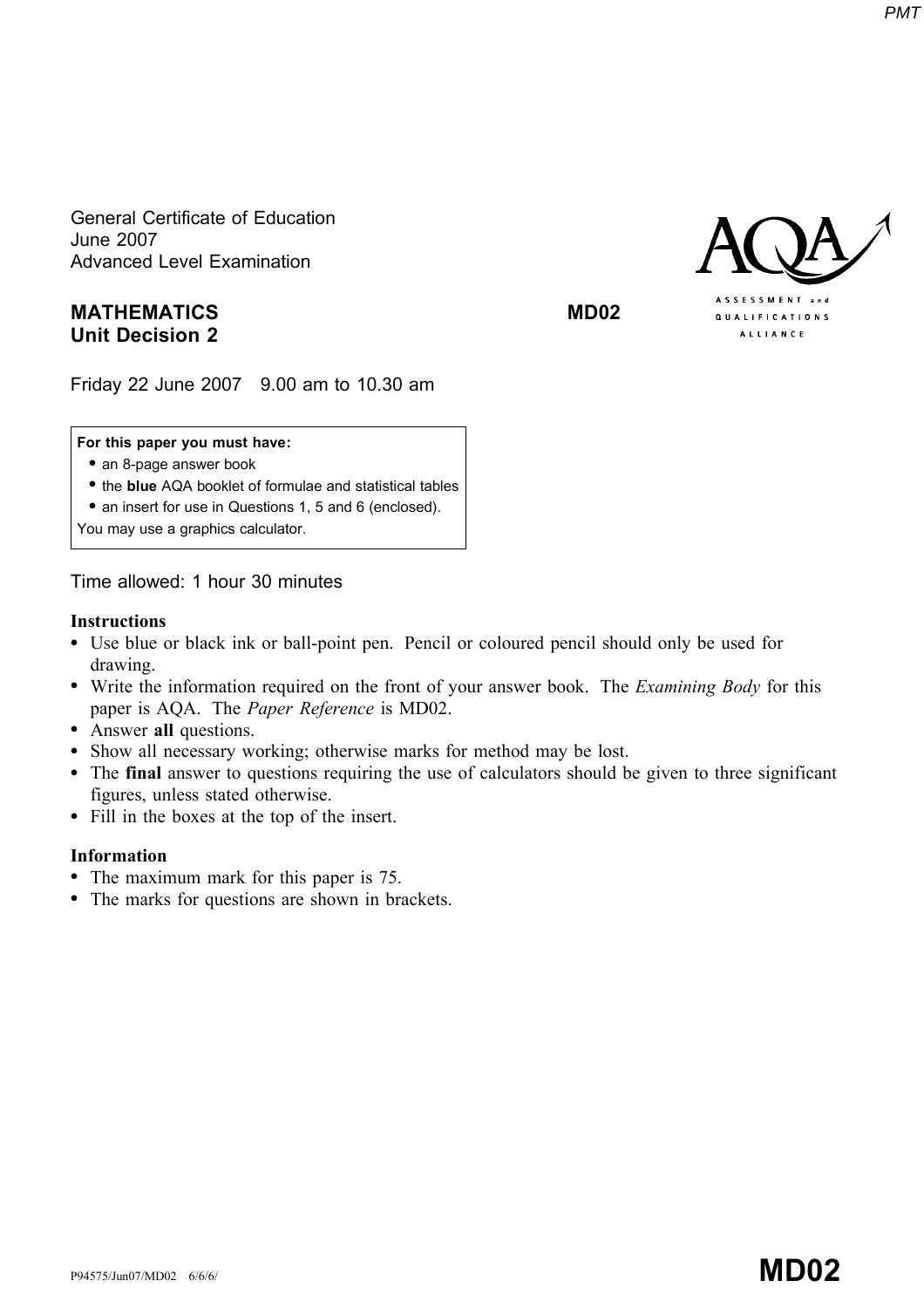Answer all questions.

1 [Figures 1 and 2, printed on the insert, are provided for use in this question.]

The following diagram shows an activity diagram for a building project. The time needed for each activity is given in days.



- (a) Complete the precedence table for the project on Figure 1. (2 marks)
- (b) Find the earliest start times and latest finish times for each activity and insert their values on **Figure 2.** (4 marks)
- (c) Find the critical path and state the minimum time for completion of the project.

(2 marks)

(d) Find the activity with the greatest float time and state the value of its float time.

(2 marks)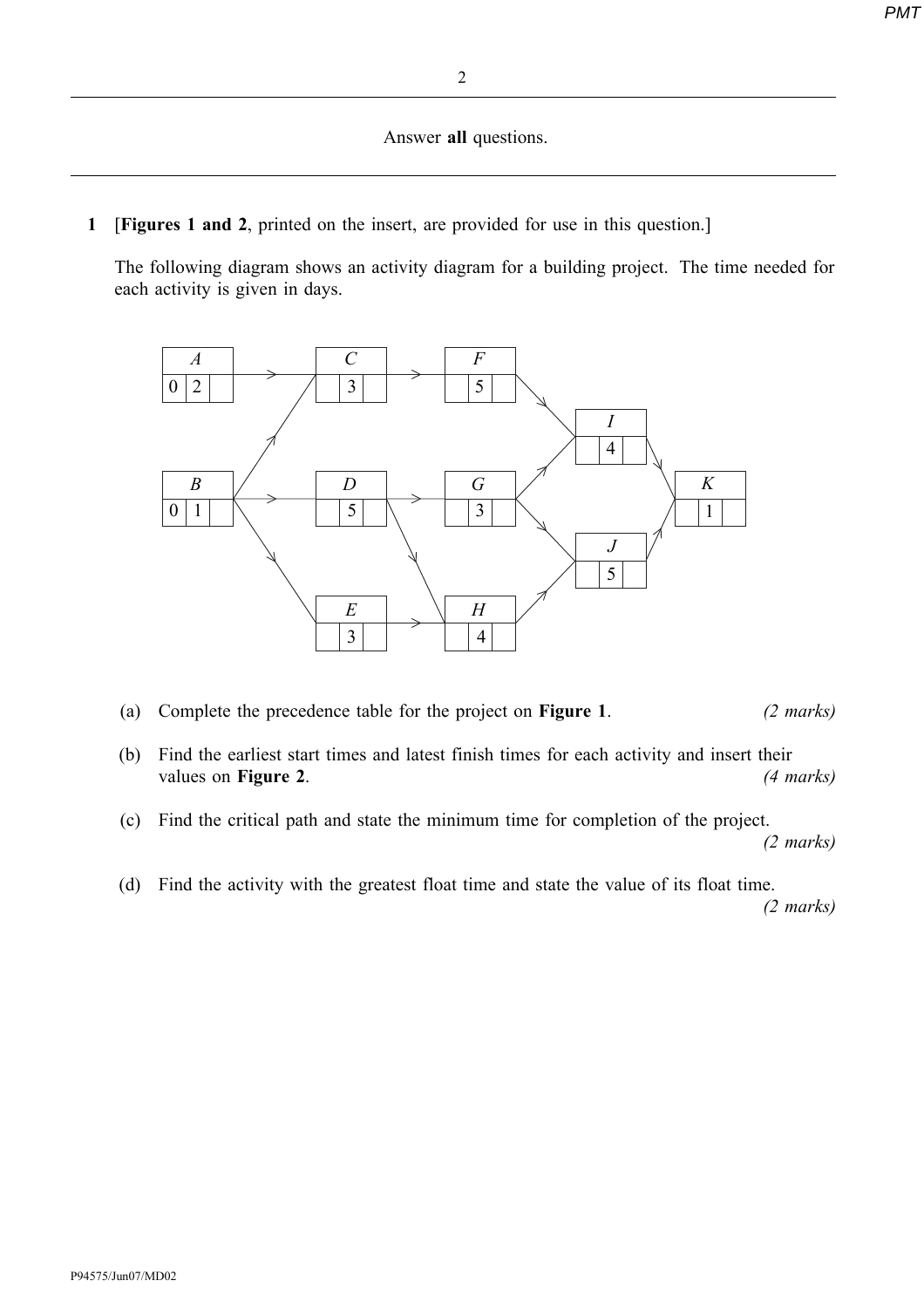| ۰, | ٦<br>۰. |    |  |
|----|---------|----|--|
|    |         |    |  |
|    |         | š  |  |
| ×  | ۰.      | ۰, |  |

|                 | A  | B | C  |    | E |
|-----------------|----|---|----|----|---|
| Centre 1        |    |   | 8  | 12 |   |
| <b>Centre 2</b> |    |   |    |    |   |
| Centre 3        | 12 |   |    |    |   |
| Centre 4        |    |   | 14 |    |   |
| Centre 5        |    |   |    |    |   |

2 The daily costs, in pounds, for five managers A, B, C, D and E to travel to five different centres are recorded in the table below.

Using the Hungarian algorithm, each of the five managers is to be allocated to a different centre so that the overall total travel cost is minimised.

(a) By reducing the rows first and then the columns, show that the new table of values is

| 3              | 6                | 3              | 6                | $\overline{0}$ |
|----------------|------------------|----------------|------------------|----------------|
|                | $\boldsymbol{0}$ | 6              | $\boldsymbol{0}$ | $\overline{2}$ |
| 6              |                  | $\overline{3}$ | 6                | $\overline{0}$ |
| $\overline{2}$ | $\mathcal{Z}$    | 8              | $\overline{3}$   | 0              |
|                | 2                |                |                  | $\overline{2}$ |

(3 marks)

(b) Show that the zeros in the table in part (a) can be covered with three lines and use adjustments to produce a table where five lines are required to cover the zeros.

(5 marks)

- (c) Hence find the two possible ways of allocating the five managers to the five centres with the least possible total travel cost. (3 marks)
- (d) Find the value of this minimum daily total travel cost. (1 mark)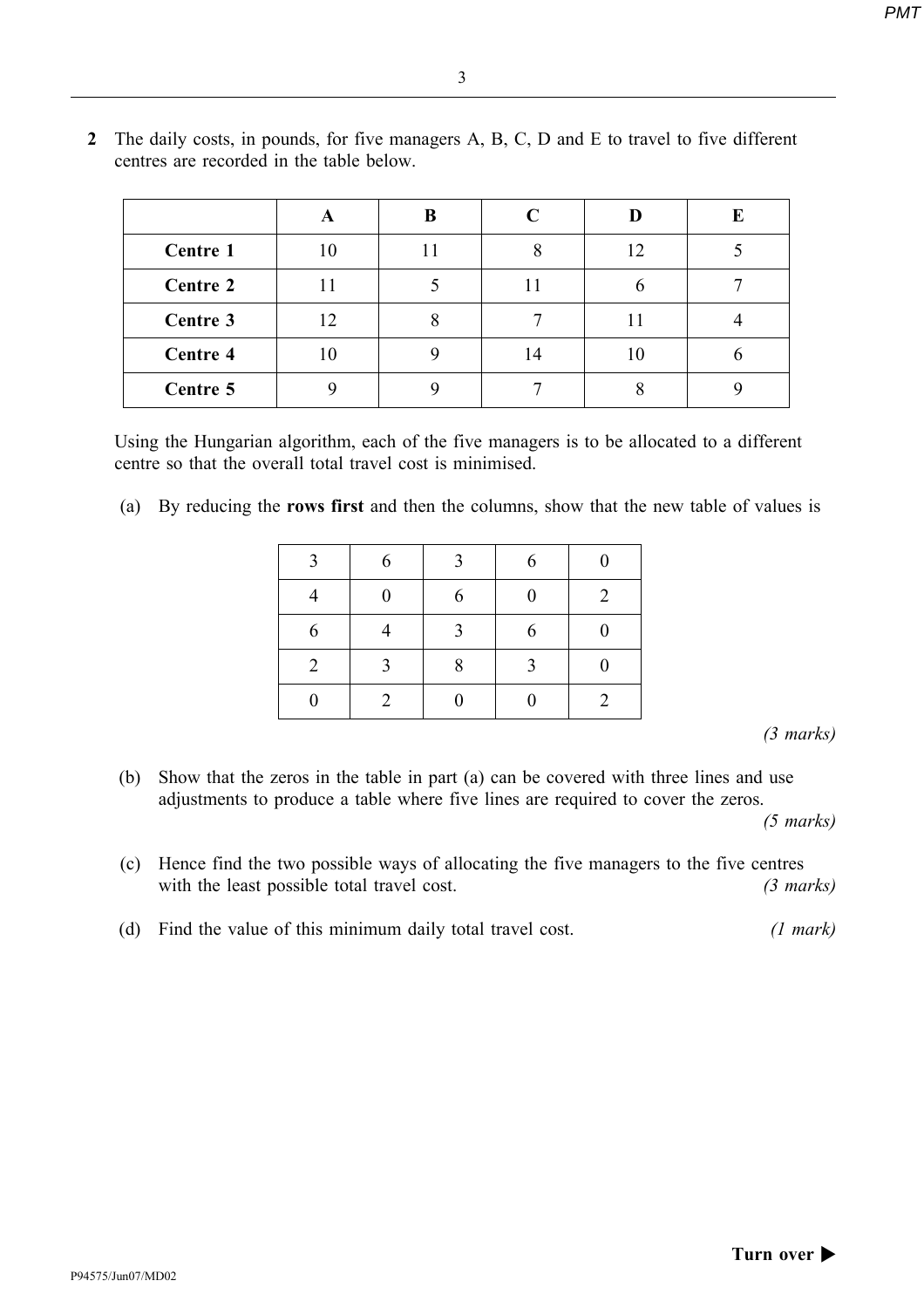(2 marks)

3 Two people, Rose and Callum, play a zero-sum game. The game is represented by the following pay-off matrix for Rose.

|      |       | Callum |         |       |
|------|-------|--------|---------|-------|
|      |       | $C_1$  | $C_{2}$ | $C_3$ |
|      | $R_1$ |        |         |       |
| Rose | $R_2$ |        |         |       |
|      | $R_3$ |        |         |       |

(a) (i) State the play-safe strategy for Rose and give a reason for your answer.

|  | (ii) Show that there is no stable solution for this game. | $(2 \text{ marks})$ |
|--|-----------------------------------------------------------|---------------------|
|  |                                                           |                     |

(b) Explain why Rose should never play strategy  $\mathbf{R}_3$ . (1 mark)

(c) Rose adopts a mixed strategy, choosing  $\mathbf{R}_1$  with probability p and  $\mathbf{R}_2$  with probability  $1-p$ .

|  | (i) Find expressions for the expected gain for Rose when Callum chooses each of his |                     |
|--|-------------------------------------------------------------------------------------|---------------------|
|  | three possible strategies. Simplify your expressions.                               | $(3 \text{ marks})$ |

- (ii) Illustrate graphically these expected gains for  $0 \le p \le 1$ . (2 marks)
- (iii) Hence determine the optimal mixed strategy for Rose. (3 marks)
- (iv) Find the value of the game. (1 mark)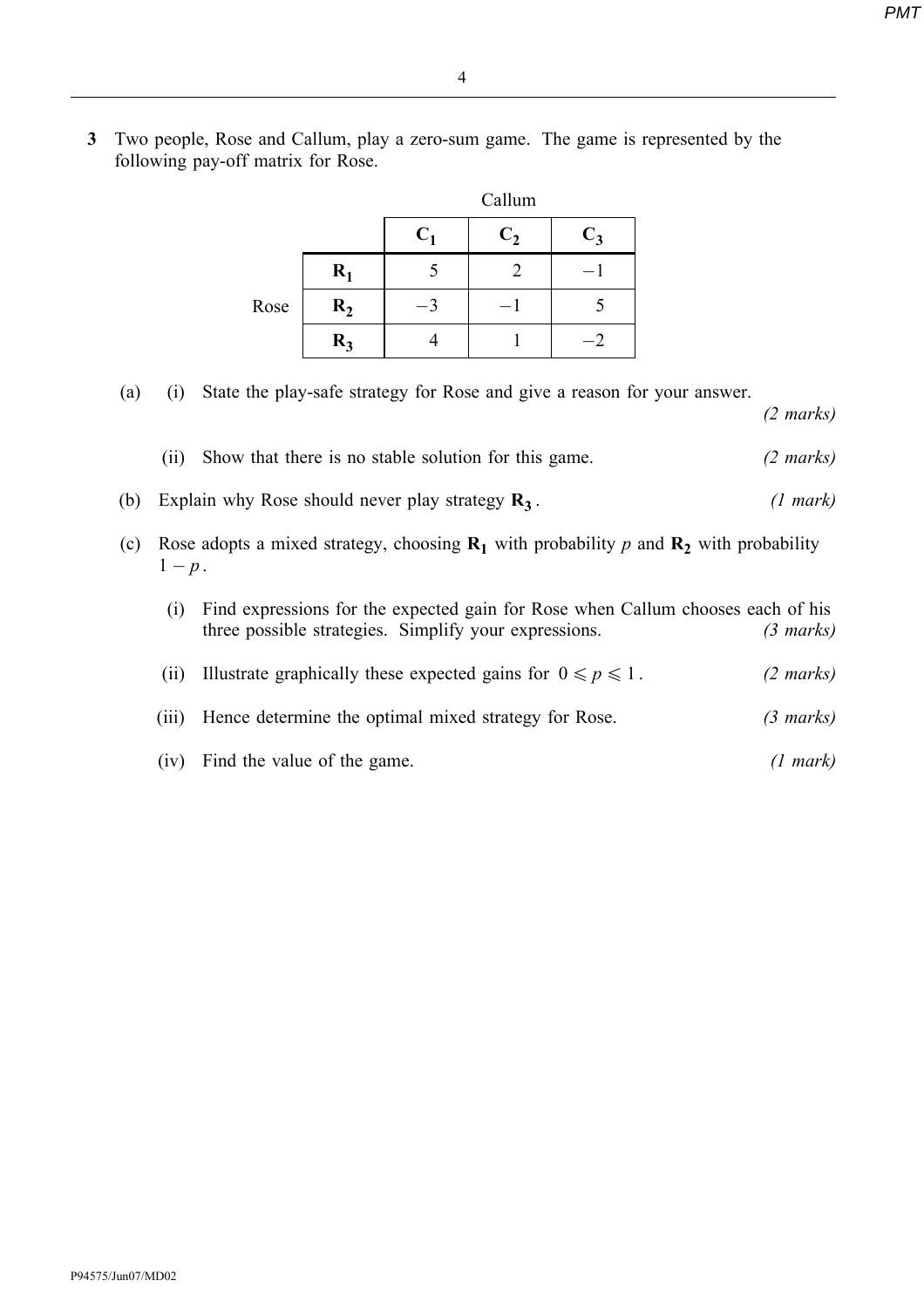| Ξ                     |  |
|-----------------------|--|
| n an<br>۲             |  |
| ٠<br>٦<br>I<br>×<br>v |  |
|                       |  |

| D | $\boldsymbol{x}$ | $\mathbf{u}$  | $\mathbf{C}$ | $\boldsymbol{u}$ | value |
|---|------------------|---------------|--------------|------------------|-------|
|   | $\bigcap$<br>— 1 | $\frac{1}{2}$ |              |                  |       |
|   |                  |               |              |                  | 36    |
|   |                  |               |              |                  | 20    |
|   |                  |               |              |                  | 39    |

4 A linear programming problem involving variables  $x$  and  $y$  is to be solved. The objective function to be maximised is  $P = 3x + 5y$ . The initial Simplex tableau is given below.

- (a) In addition to  $x \ge 0$ ,  $y \ge 0$ , write down three inequalities involving x and y for this problem. (2 marks)
- (b) (i) By choosing the first pivot from the y-column, perform one iteration of the Simplex method. (4 marks)
	- (ii) Explain how you know that the optimal value has not been reached. (1 mark)
- (c) (i) Perform one further iteration. (4 marks)
	- (ii) Interpret the final tableau and state the values of the slack variables. (3 marks)

#### Turn over for the next question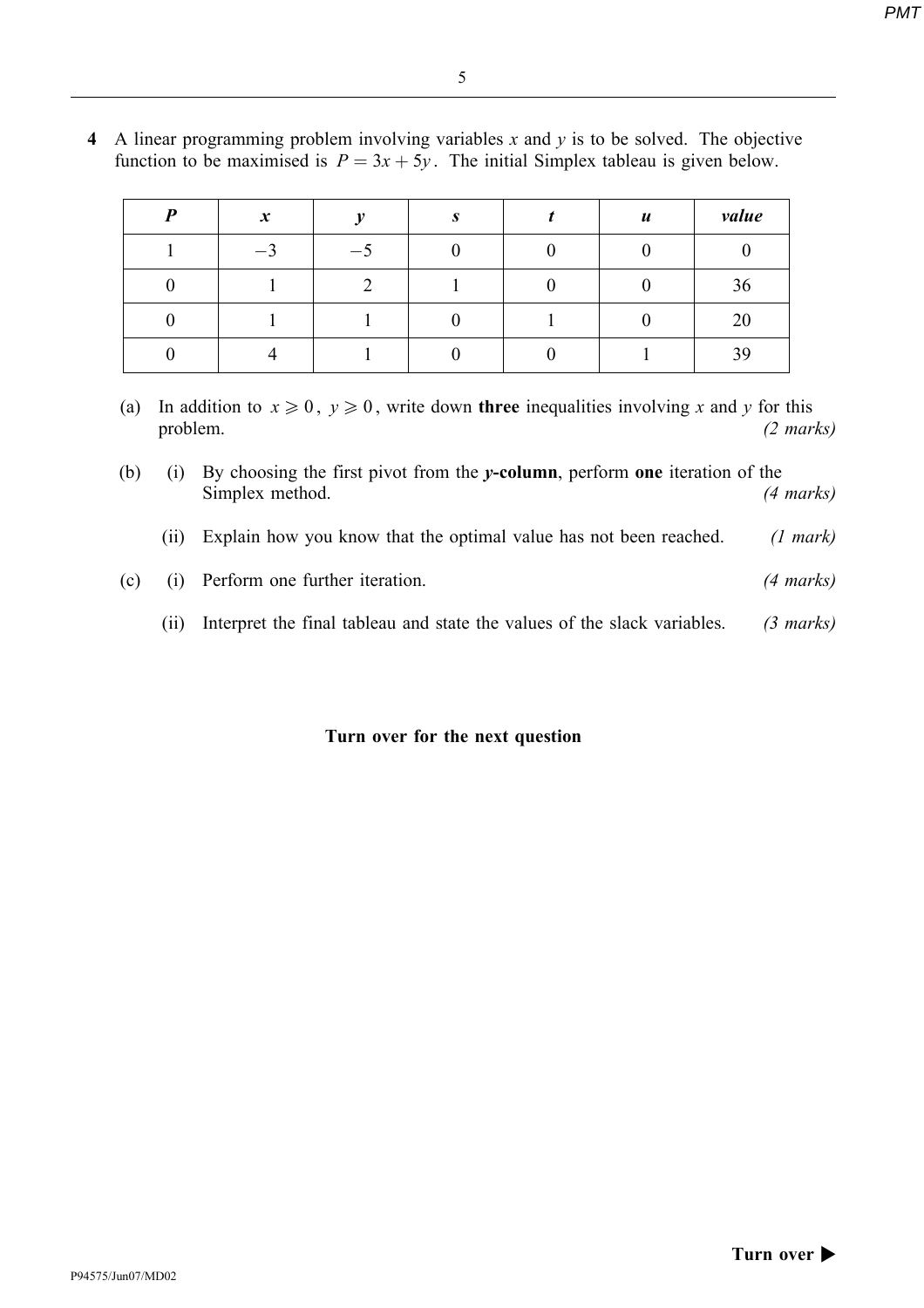- 6
- 5 [Figure 3, printed on the insert, is provided for use in this question.]

A maker of exclusive furniture is planning to build three cabinets  $A$ ,  $B$  and  $C$  at the rate of one per month. The order in which they are built is a matter of choice, but the costs will vary because of the materials available and suppliers' costs. The expected costs, in pounds, are given in the table.

| <b>Month</b> | Already built                                            | Cost       |            |              |
|--------------|----------------------------------------------------------|------------|------------|--------------|
|              |                                                          | A          | B          | $\mathcal C$ |
|              |                                                          | 500        | 440        | 475          |
| 2            | $\boldsymbol{A}$<br>$\boldsymbol{B}$<br>$\boldsymbol{C}$ | 510<br>520 | 440<br>490 | 490<br>500   |
| 3            | $A$ and $B$<br>$A$ and $C$<br>$B$ and $C$                | 510        | 500        | 520          |

(a) Use dynamic programming, working backwards from month 3, to determine the order of manufacture that minimises the total cost. You may wish to use Figure 3 for your working. (6 marks)

(b) It is discovered that the figures given were actually the profits, not the costs, for each item. Modify your solution to find the order of manufacture that maximises the total profit. You may wish to use the final column of Figure 3 for your working.

(4 marks)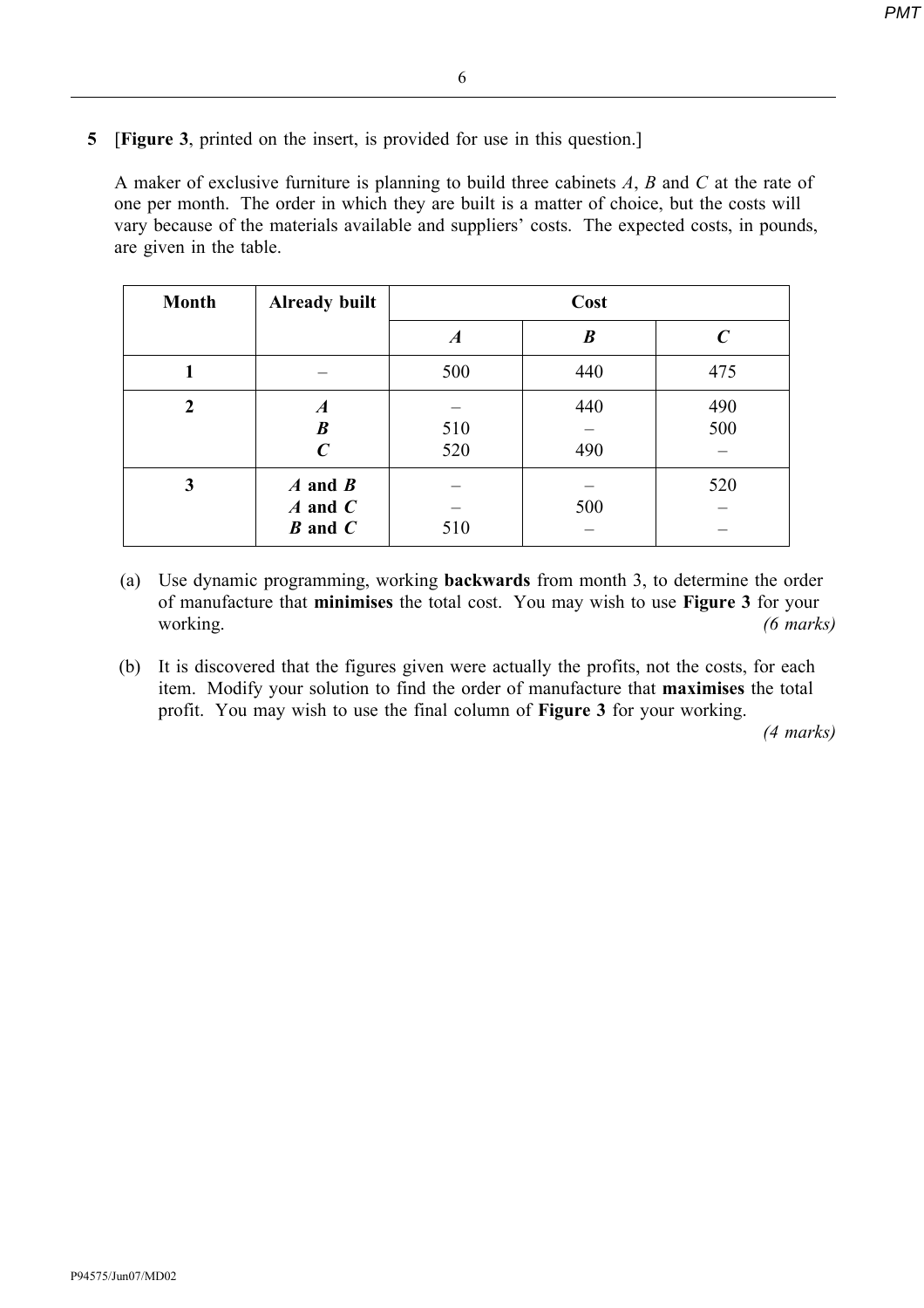6 [Figures 4, 5 and 6, printed on the insert, are provided for use in this question.]

The network shows a system of pipes with the lower and upper capacities for each pipe in litres per second.



- (a) (i) Find the value of the cut C.  $(1 mark)$ 
	- (ii) State what can be deduced about the maximum flow from S to T. (1 mark)
- (b) Figure 4, printed on the insert, shows a partially completed diagram for a feasible flow of 20 litres per second from S to T. Indicate, on **Figure 4**, the flows along the edges  $MP$ ,  $PN$ ,  $QR$  and  $NR$ . (4 marks)
- (c) (i) Taking your answer from part (b) as an initial flow, indicate potential increases and decreases of the flow along each edge on **Figure 5**. (2 marks)
	- (ii) Use flow augmentation on **Figure 5** to find the maximum flow from S to T. You should indicate any flow augmenting paths in the table and modify the potential increases and decreases of the flow on the network. (5 marks)
	- (iii) Illustrate the maximum flow on **Figure 6.** (2 marks)

## END OF QUESTIONS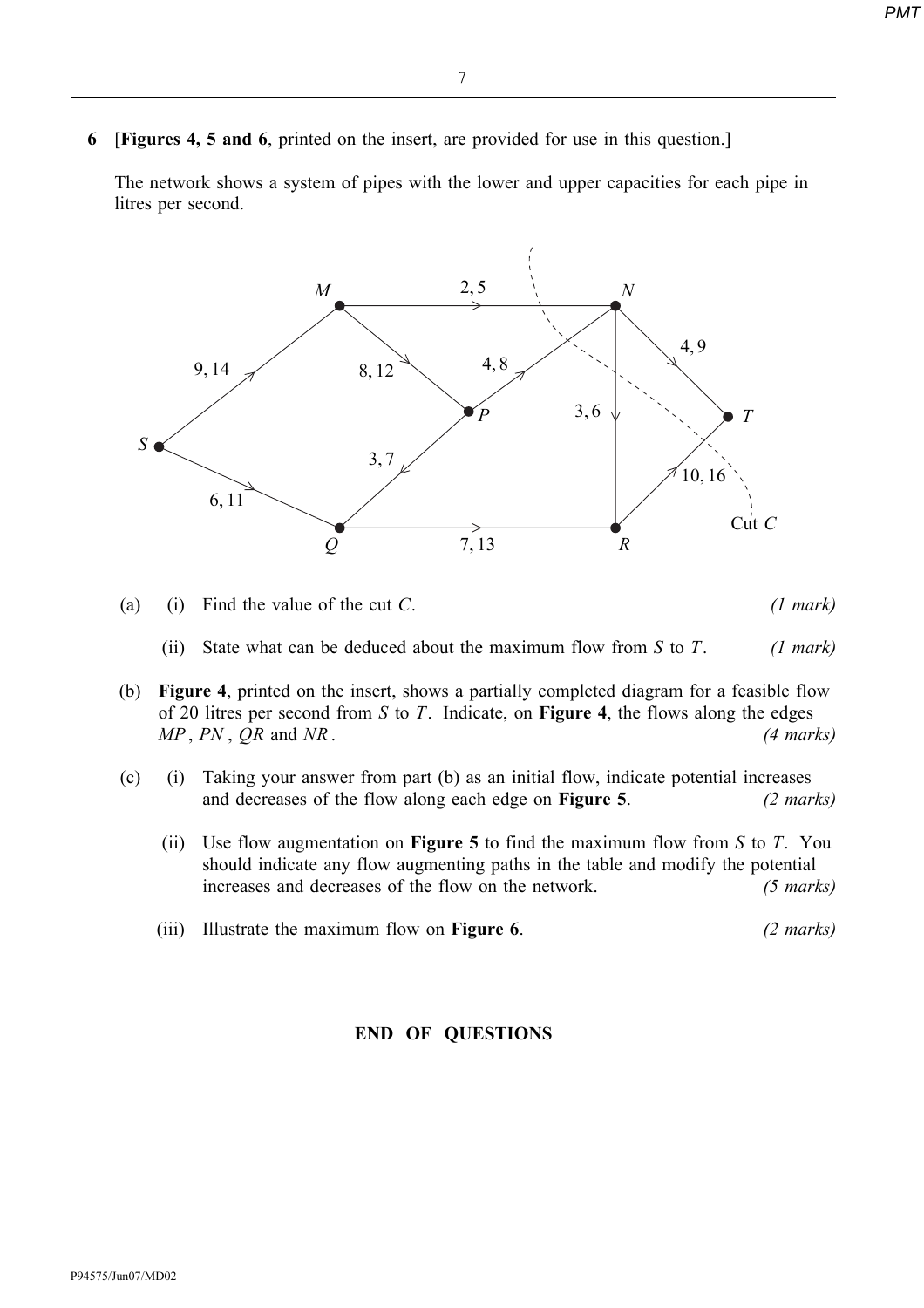There are no questions printed on this page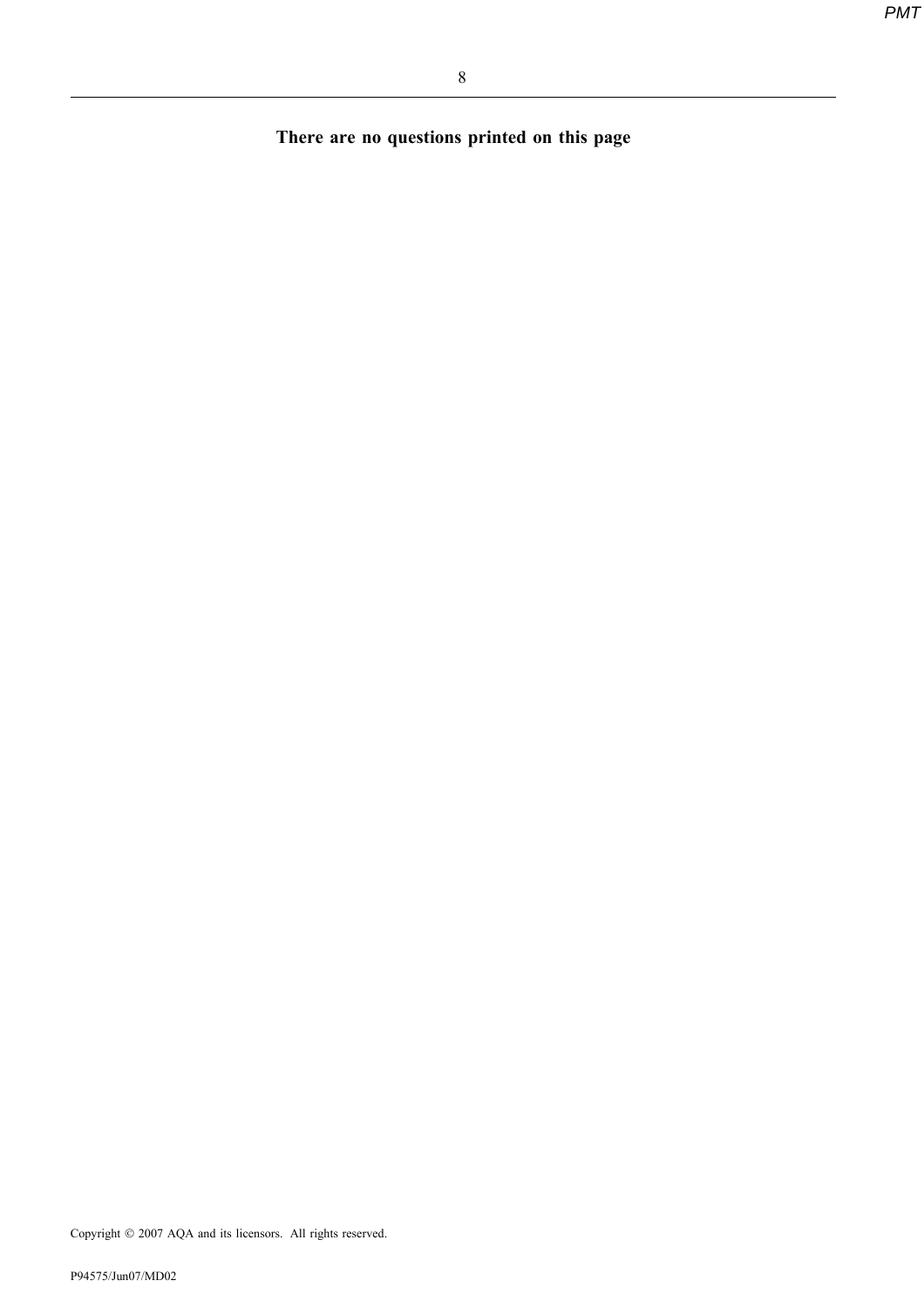| Surname             |  |  | <b>Other Names</b> |                         |  |  |
|---------------------|--|--|--------------------|-------------------------|--|--|
| Centre Number       |  |  |                    | <b>Candidate Number</b> |  |  |
| Candidate Signature |  |  |                    |                         |  |  |

General Certificate of Education June 2007 Advanced Level Examination

MATHEMATICS MD02 Unit Decision 2



# Insert

Insert for use in Questions 1, 5 and 6.

Fill in the boxes at the top of this page.

Fasten this insert securely to your answer book.

Turn over for Figure 1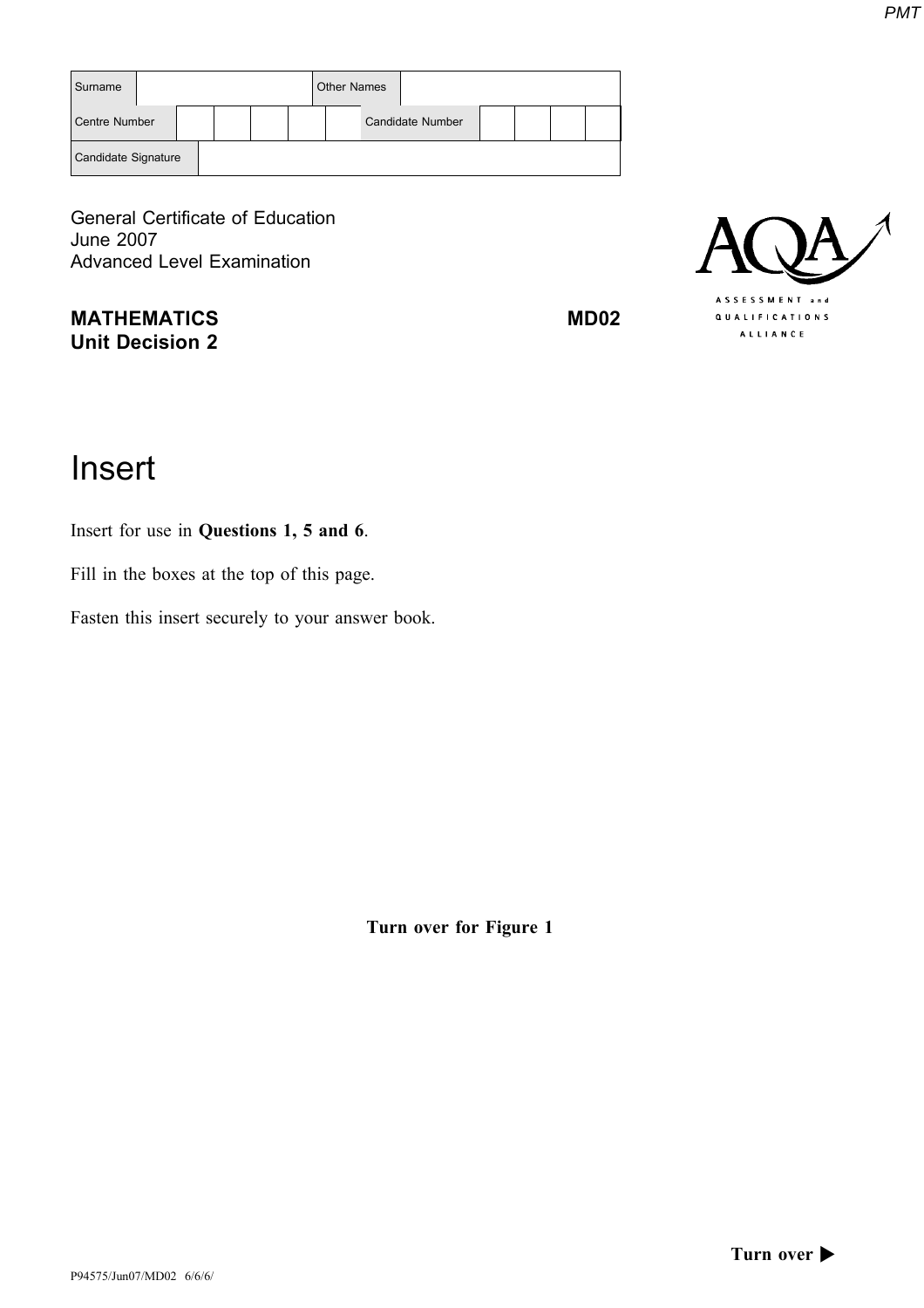| I<br>I |
|--------|
| I<br>v |
|        |
|        |

| <b>Activity</b>         | Immediate<br>Predecessors |
|-------------------------|---------------------------|
| $\boldsymbol{A}$        |                           |
| $\boldsymbol{B}$        |                           |
| $\mathcal{C}_{0}^{(n)}$ |                           |
| $\boldsymbol{D}$        |                           |
| $\cal E$                |                           |
| $\cal F$                |                           |
| $\cal G$                |                           |
| H                       |                           |
| $\overline{I}$          |                           |
| $\boldsymbol{J}$        |                           |
| K                       |                           |

# Figure 1 (for use in Question 1)

Figure 2 (for use in Question 1)

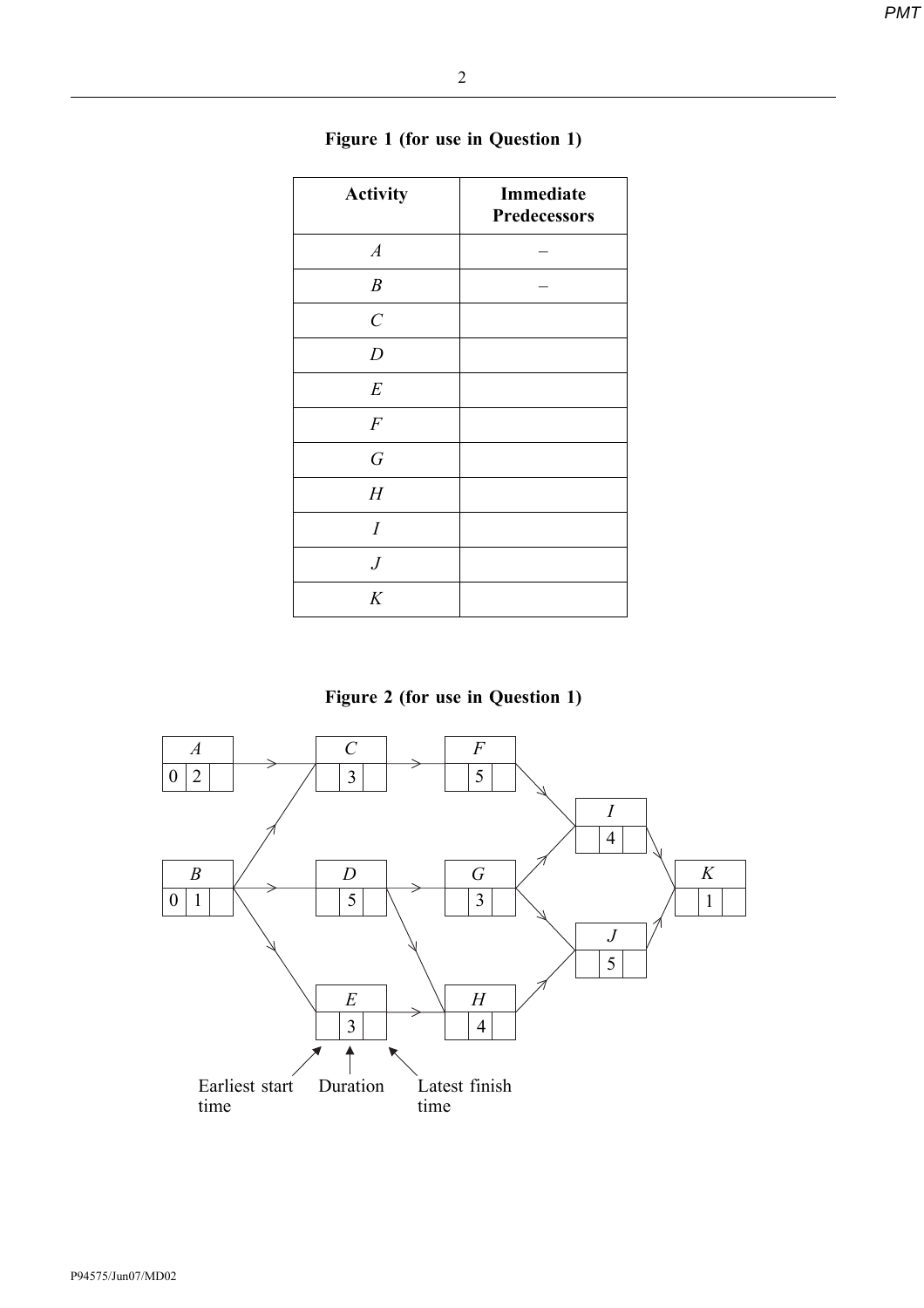| Month                   | <b>Already</b><br>built               | Machine<br>built | For use in part (a) | For use in part (b) |
|-------------------------|---------------------------------------|------------------|---------------------|---------------------|
| $\overline{\mathbf{3}}$ | $A$ and $B$                           | $\cal C$         |                     |                     |
|                         | $A$ and $C$                           | $\boldsymbol{B}$ |                     |                     |
|                         | $\boldsymbol{B}$ and $\boldsymbol{C}$ | $\boldsymbol{A}$ |                     |                     |
|                         |                                       |                  |                     |                     |
| $\boldsymbol{2}$        | $\boldsymbol{A}$                      | $\boldsymbol{B}$ |                     |                     |
|                         |                                       | $\cal C$         |                     |                     |
|                         |                                       |                  |                     |                     |
|                         | $\boldsymbol{B}$                      | $\boldsymbol{A}$ |                     |                     |
|                         |                                       | $\cal C$         |                     |                     |
|                         |                                       |                  |                     |                     |
|                         | $\boldsymbol{C}$                      | $\boldsymbol{A}$ |                     |                     |
|                         |                                       | $\boldsymbol{B}$ |                     |                     |
|                         |                                       |                  |                     |                     |
|                         |                                       |                  |                     |                     |
|                         |                                       |                  |                     |                     |
|                         |                                       |                  |                     |                     |
|                         |                                       |                  |                     |                     |
|                         |                                       |                  |                     |                     |
|                         |                                       |                  |                     |                     |
|                         |                                       |                  |                     |                     |

# Figure 3 (for use in Question 5)